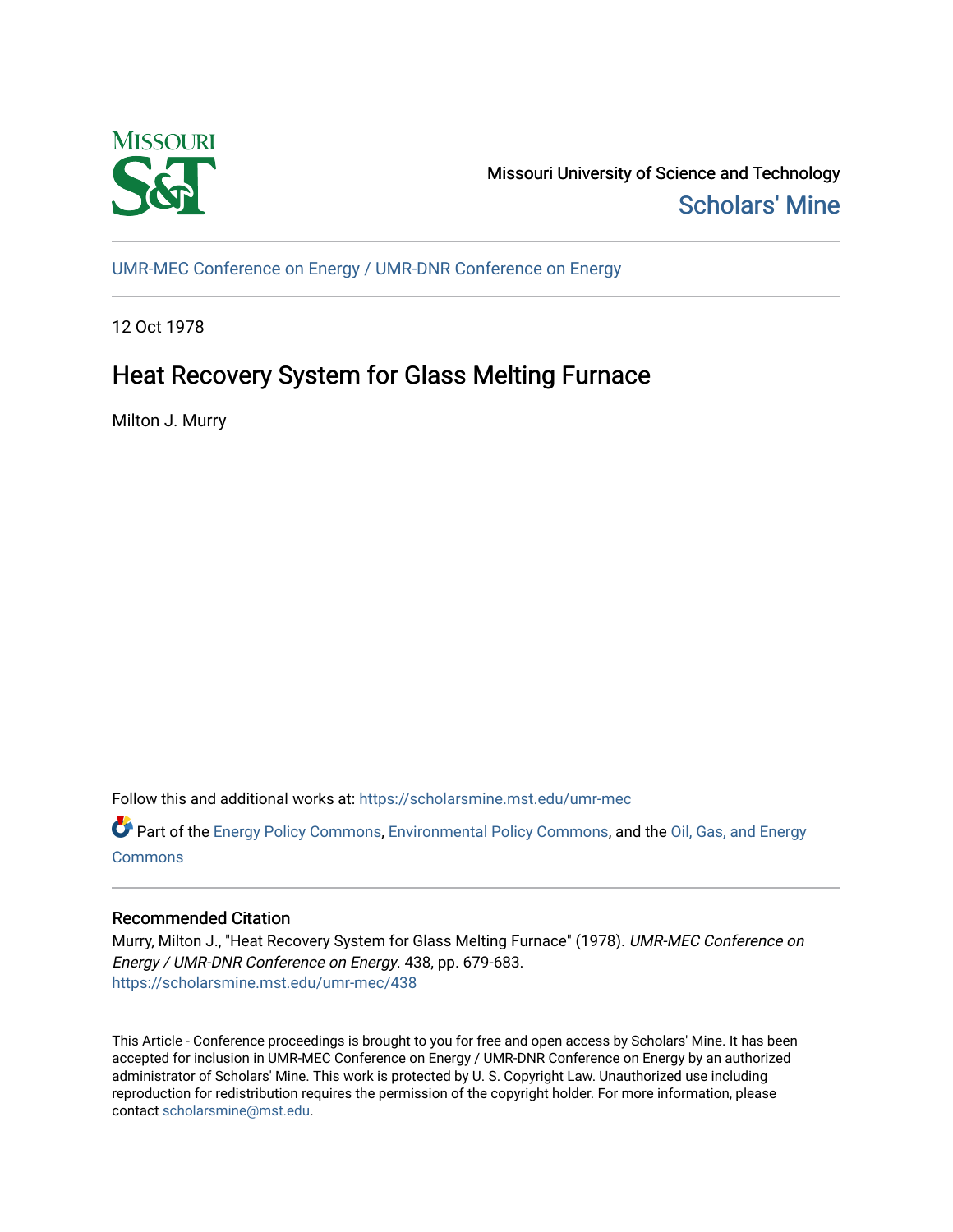#### HEAT RECOVERY SYSTEM FOR GLASS MELTING FURNACE

Milton J. Murry Union Electric Company St. Louis, Missouri

#### Abstract

The installation and operating of a 100 ton per day glass melting furnace by Flat River Glass Company to make specialty bottles provided an excellent opportunity for recovery of waste heat. The furnace operates at 2300°F, and four feeders to bottle making machines operate at 2100"F. The 120,000 s.f. packaging area is next to the furnace bay, and it is heated solely by reclaimed heat from the melting furnace bay.

There are two systems that are used to transfer this waste heat from the furnace area to the packaging area. The first of these systems is a water loop. Water is circulated above the molten glass feeders and refiner section of the furnace. This hot water is piped out in the packaging area and through six (6) fan coil units. These fan coil units are located down the center of the packaging area. The water also goes through a coil located in the air recovery system. In the summertime the water is circulated around a sand storage silo to preheat incoming sand.

The second system that recovers heat from the melting furnace area is a series of ducts to capture hot air. This ductwork is placed above the crown of the furnace. Also heat reclaim hoods are placed above each feeder and the refiner section of the furnace. Hot air from all of the hoods is drawn through a filter section to clean sand and dust from it. The hot air from the hoods is delivered to the 42" diameter main ductwork by 24" diameter ducts. Each of the 42" diameter ducts are open above the refiner section and molten glass feeders. Additional heat is recovered by this open ductwork. Main 42" diameter ductwork then delivers the recovered hot air to each side of the packaging area. Four 1 h.p. supply air fans are located here and supply plastic tubes with 10,000 cfm each. Distribution of heated air along the sides of the packaging area is done with flexible plastic tubes that have holes in the bottoms of them, so high velocity air is delivered to the packaging area.

This system has worked well during the last winter. Certain adjustments have to be made to the louvers in the building structure during the heating season. Some redesign of ductwork will occur before next winter so that even more heat can be recovered.

Flat River Glass is a good example of how waste process heat can be transferred from one area to another and put to good use.

#### 1. INTRODUCTION

servation that has long been ignored. A glass melting curance is an ideal source of enormous amounts of very clean waste heat. This heat comes from many areas of the glass furnace. The first of these areas is the recuperator that preheats combustion air with exhaust ®ases. The second area of waste heat is the crossover section between the recuperator and the glass melting tank. The third area of waste heat is the crown of the

The use of waste process heat is one area of energy con- glass melting tank. Overhead hoods were built to pick up heat from each of these areas. One fact should be noted about the operation of this glass melting furnace it has cooling air being blown on the exterior of refractory material constantly. This is to cool the refractory material so holes are not melted in it by the glass. Also the structural steel that supports the refractory has cooling air blowing on it. The fourth area of waste heat is the refiner, which is a section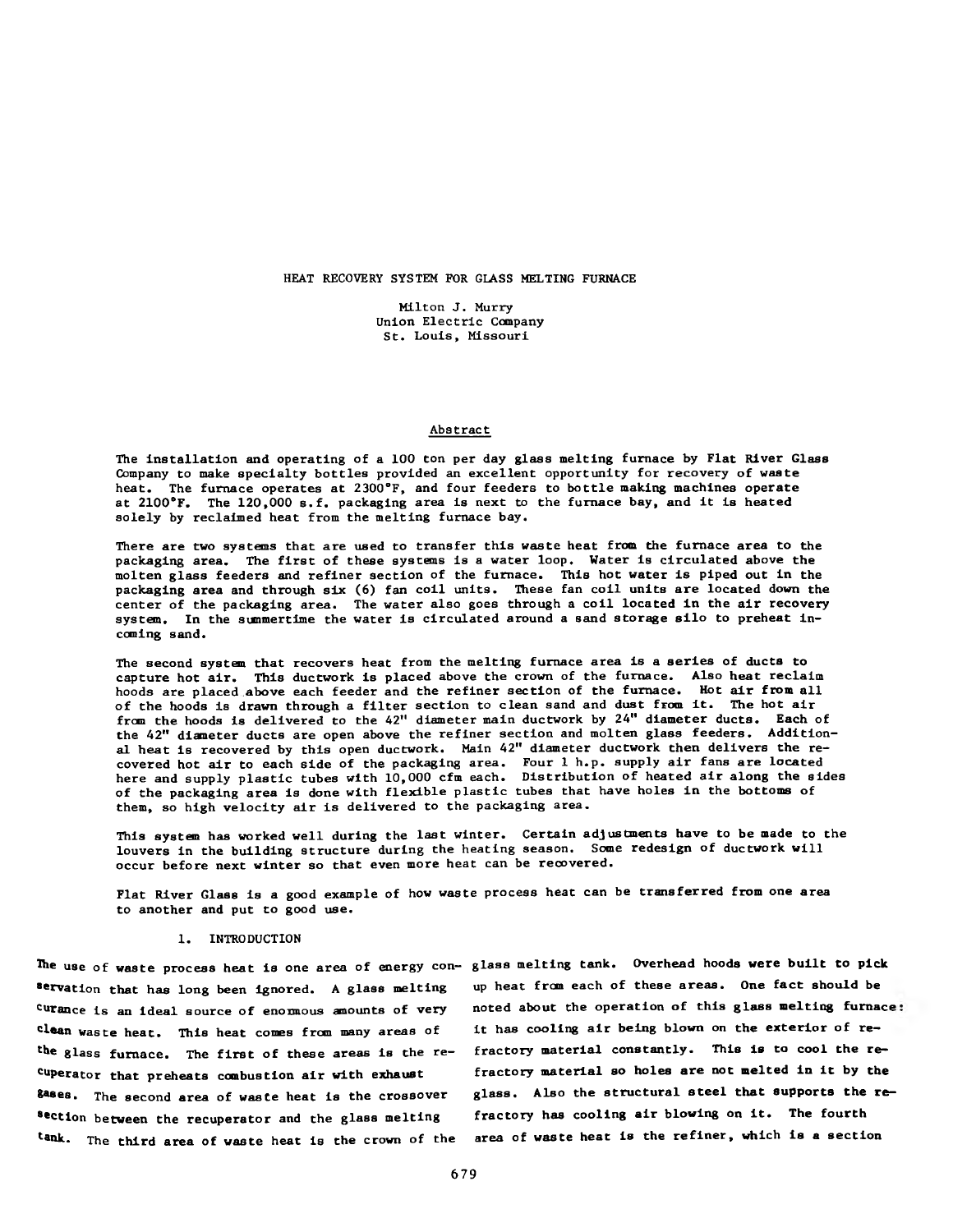that the glass flows Into from the glass melting tank. A fifth area of waste heat is the four feeders that feed molten glass to the bottle making machines. Some heat will be picked up by the air system from the glass metering heads and from the glass blank as it drops down to the molding line. A sixth source of heat is the holding furnaces that keep the cermaic metering plugs up to temperature constantly. This source of waste heat is collected and redistributed by an air recovery system. The air system is the primary recovery system and the water loop system is the secondary recovery system. The water loop system is used to preheat sand in a storage bin in the sunmertime and when the outdoor temperature is above 60°F. To my knowledge of all the glass and metal melting industries in Union Electric's service area, this is the only one to utilize waste heat.

### 2. HOW MUCH HEAT IS AVAILABLE

The furance is rated at 100 tons per day of glass production. This rate is about 4.2 tons per hour. This furnace operation is a continuous process. Typical inputs of Natural Gas are near 7000 cubic feet per ton, or 7.9MM Btu/ton. The actual heat content of glass produced is 1.9MM Btu/ton. Therefore, the furnace efficiency is 24%, and this is a good indication that a great deal of waste heat is available. The furnace is currently being operated at near 70 tons per day or 2.9 tons per hour. The firing rate for gas would be 2.9 tons/hour times 7.9MM Btu/ton or 22.9MM Btu/hour. The losses from this firing rate would be  $(1 - .24)$  times 22.9MM Btu/hour or 17MM Btu/hour that can be reclaimed. It should be noted that electric booster heaters are used in the bottom of the glass melting tank but the efficiency of these heaters is very good (93%), and most of this heat goes into the product.

3. HOW MUCH HEAT IS NEEDED TO HEAT THE PACKAGING AREA

A calculated heat loss for the packing area is 3,970, 000 Btu/hour at an outside design temperature of -5°F and an indoor temperature of 70°F. This heat loss was based on no wall insulation and a three (3) inch batt insulation in the roof. Skylights are insulated panels and do provide excellent lighting on sunny days. The real variable in this calculation is how much infiltration occurs. The ridge vent is closed during the wintertime as are the side louver panels that provide summertime ventilation. However, there will be leakage and some air infiltration from an adjacent unheated storage area. An infiltration rate of 0.25 volume per

hour was assumed for the heat loss calculation. This is 21,300 cfm of outside unheated air.

Actual inside temperature reading during last winter's severe weather was 55°F. Based on this temperature and supply air temperature of 145°F at 40,000 cfm supply air the quantity of delivered heat by the air system was 3,960,000 Btu/hour. This agrees very well with the calculated heat loss, so 0.25 volumes of infiltration must not be too much in error.

An estimation of the quantity of gas saved is 74,000 therms per year for heating the packaging area. The cost of this gas would be about \$15,000.

4. DESCRIPTION OF AIR HEAT RECOVERY SYSTEM

Figure 1 gives a line diagram with notes showing details on where the heated air is recovered. The waste heat is initially recovered from above the furnace crown by ducted hoods. The area over the crown of the furnace has heavy refractory material and, therefore, is fairly well insulated. The next area of heat recovery is the refiner section of the furnace. There is a great deal of heat recovered from this area due to open area above the refiner. The four feeders to the bottle molding machines also provide a great deal of heat. These feeders have ducted hoods above them.

The open ends of the 42" primary ductwork terminates above this area of the furnace. Part of the waste heat that is not recovered by the various hoods will be recovered by this primary ductwork. Naturally, not all of the heat will be recovered and that heat that is lost goes out the ridge vent. One possible improvement would be to move the open end of the 42" ductwork twenty feet closer to the furnace so heat from the furnace structure cooling air could be recovered.

Heat is also recovered from two holding furnaces that operate continuously. These holding furnaces keep ceramic metering plugs up to temperature (about 2100°F) so quick replacement can be made. The final source of heat is a hot water coil that is in the ductwork just ahead of the filter and a fan. The coil is in the water loop recovery system and in theory will add additional heat to the air recovery system. The fan is rated at 15,000 cfm and is 5 h.p. Its job is to overcome the static pressure drop of the filter and coil. Also it will draw air through the various hoods and associated ductwork. The filter's function is to remove any sand and dust that may be captured by the air. Air from this part of the air heat recovery system is connected to the 42" ductwork by 24" ducts.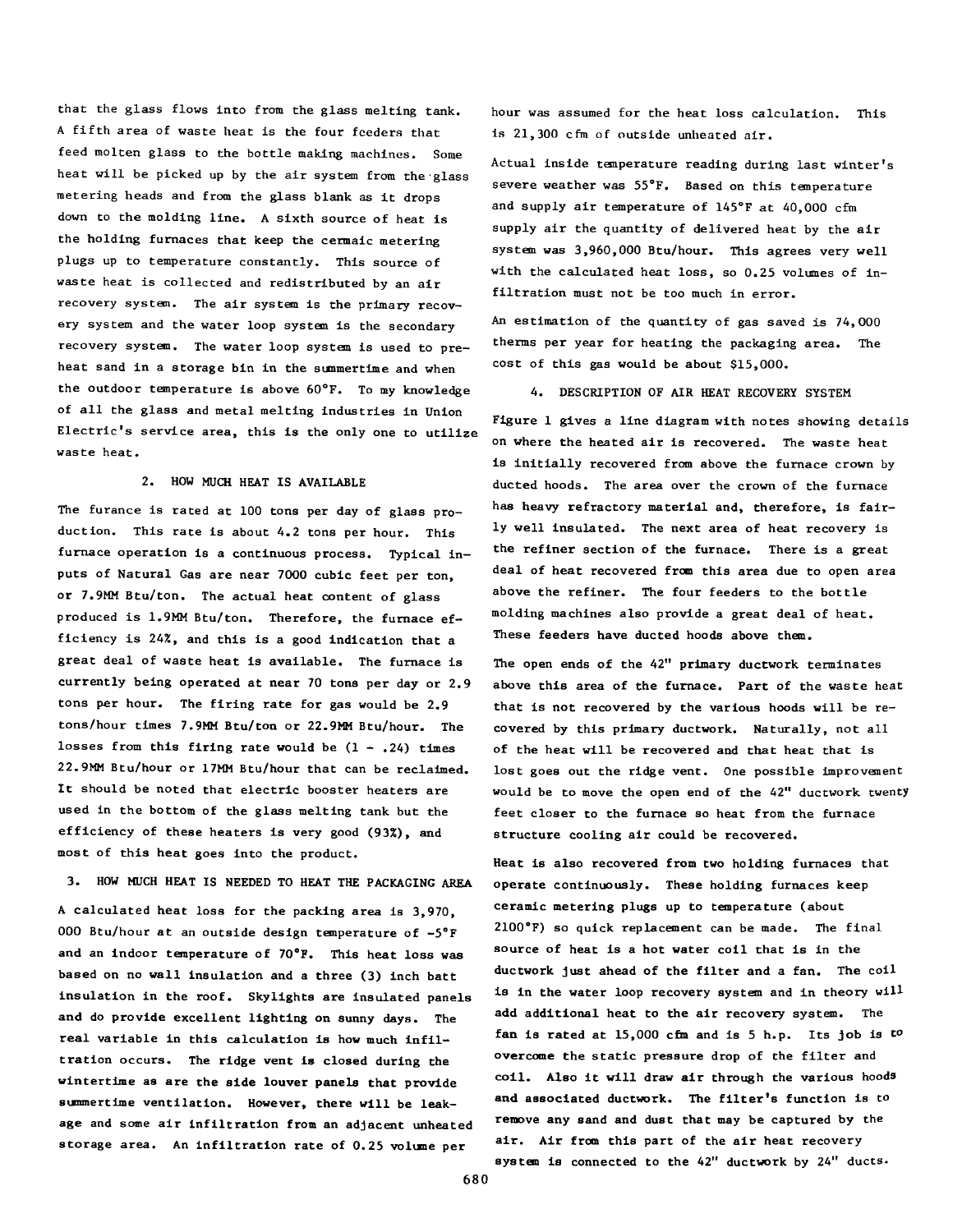Each of these ducts has 7500 cfm of air flowing in them. The balance of the air  $(13,000 \text{ cm})$  is flowing in the 42" ductwork. This air is picked up above the refiner section and molten glass feeders. Air temperature at this point in the system is 190°F. The ductwork goes through the wall that separates the furnace-molding machines area from the packaging area. Each duct delivers 20,000 cfm to two fans of 10,000 each. These fans force the air down each 375 ft. side of the building through flexible plastic tubes with holes in the bottom of them. Supply air is discharged at a high velocity so destratific action occurs in the packaging area. One of these ducts takes care of half of each side of the building. Discharge air temperature is 145°F. Control of temperatures in the packaging area is achieved first by thermostats that control the fans on the fan coil units. The second mode of control is to turn off inline fans, either one set or both sets. This causes the reclaimed hot air to flow back through the 42" ductwork and out the ridge vent in the furnace bay.

## 5. WATER LOOP HEAT RECOVERY SYSTEM

Figure 2 shows a one line diagram of the water loop heat recovery system. Black iron pipe is used to circulate water around to the various areas of heat recovery. Heat is recovered from two principal areas. The first is a coil that is located in a hood above the refiner section of the furnace. The second area is two pipes that are above each of the four feeders. Again the pipes are located below the hoods that pick up heat for the air system. Placement of the pipes along the feeders for maximum heat recovery is critical. Figure 3 shows a cross section of the feeders with pipe placement. Pipes were placed so that they would be at the point of maximum temperature in the plume of waste heat air. The need to fire gas along the length of the feeder is to maintain the molten glass at the proper temperature for molding. Water is circulated at a rate of 150 gpm by a 15 h.p. pimp. Water temperature was anticipated to be 260°F.

The three areas that heat is given up in the system are: the hot water coil in the air handler ductwork, the fan coil units located in the packaging area, and the batch **tank** preheater. The fan coil units are sized so that the smallest unit is near the furnace-packaging wall. These units have their fans operated by an in-space thermostat for temperature control. At an outside air temperature of 60®F the water goes to preheat the sand going into the furnace. Water flow control is achieved by a three-way modulating valve.

# 6. CONCLUSIONS

Waste heat can be recovered and put to good productive use. In this case, waste heat was of high temperature and readily available in large quantities. There were other sources of waste heat, but due to low temperatures the savings in energy didn't justify the cost of equipment. The system was very simple by design, and failure or maintenance work on it did not effect glass production. Since this heat recovery systan was of unique design, there were problems with it. Some portions of it worked well, while others didn't. However, when inventive engineers are involved in energy related problems, there are many workable solutions that can be obtained.

#### **BIOGRAPHY**

Milton J. Murry is a Project Engineer in the Special Projects Division, Customer Service, at Union Electric. Part of his job assignment is in the field of energy conservation in industry. He earned a Bachelor of Science degree in Electrical Engineering from Missouri School of Mines and Metallurgy in 1964. He has taken graduate courses in Electrical Engineering from the University of Missouri - R6lla. He is a registered Professional Engineer in the state of Missouri.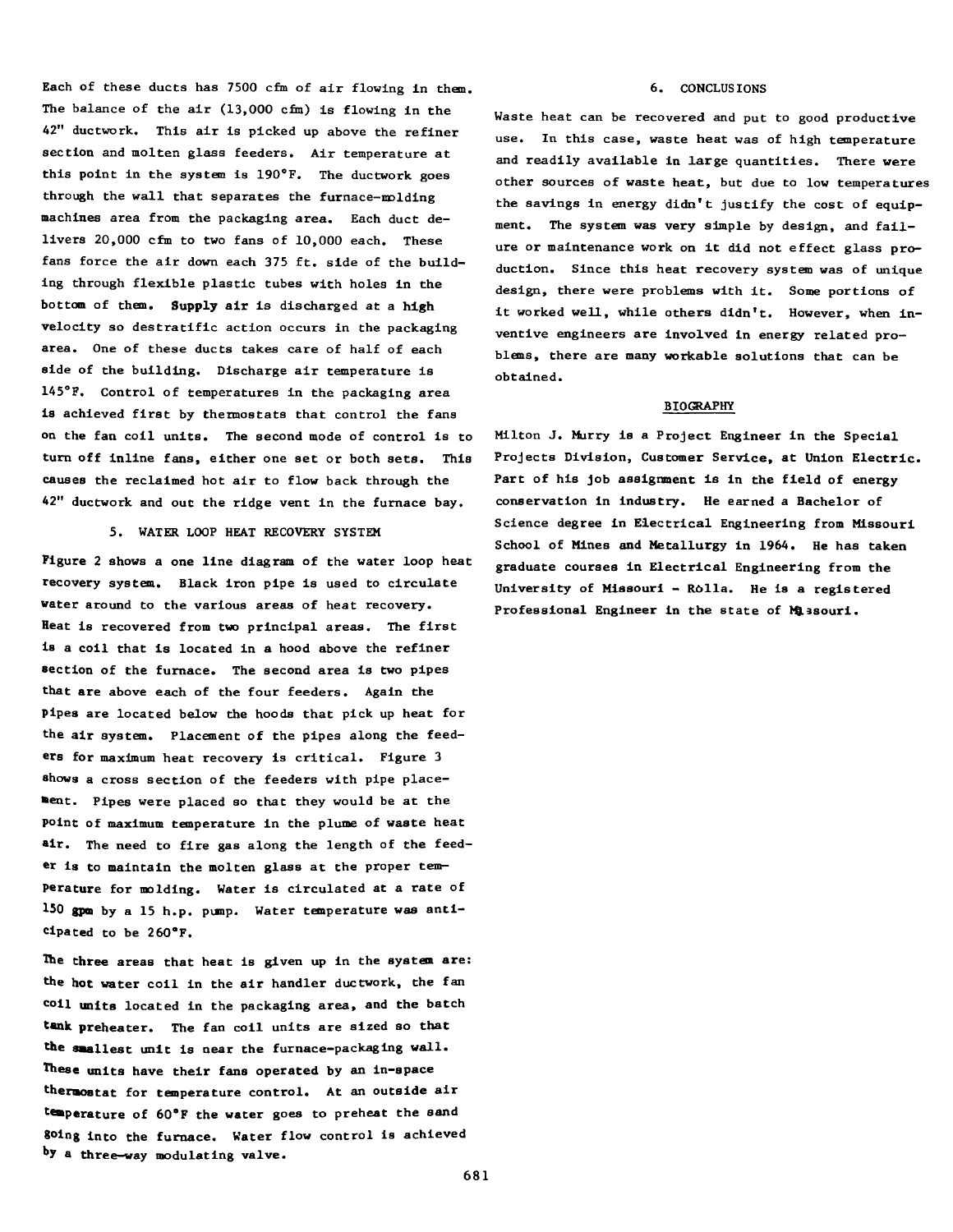



**FIGURE 2. WATER LOOP HEAT RECOVERY SYSTEM**